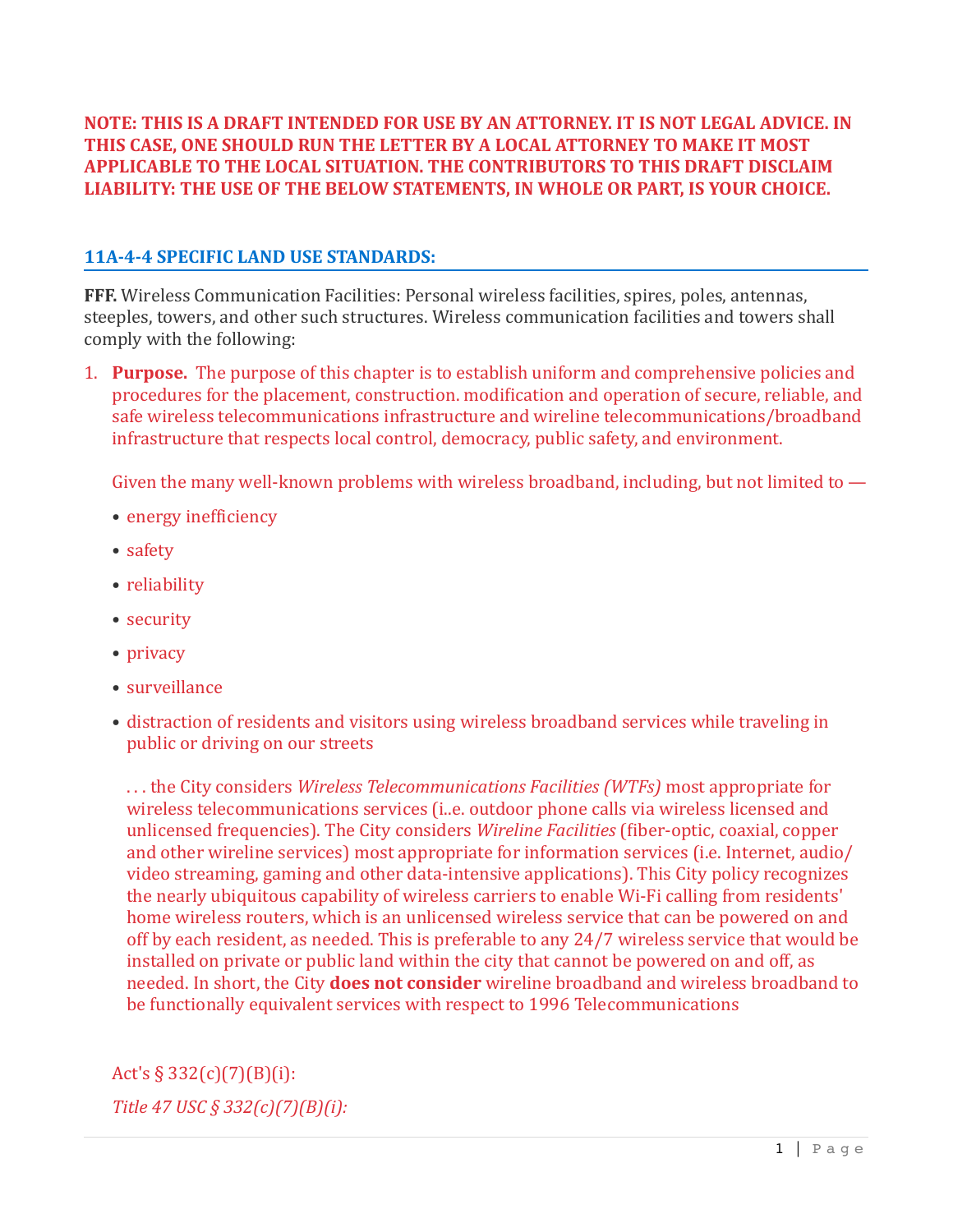(i) The regulation of the placement, construction, and modification of personal wireless service facilities by any State or local government or instrumentality thereof —

- I. shall not unreasonably discriminate among providers of functionally equivalent services; and
- II. shall not prohibit or have the effect of prohibiting the provision of personal wireless services.

|                                               | <b>Wireline Fiber-Optic Broadband</b>               | <b>Wireless Broadband</b>                        |
|-----------------------------------------------|-----------------------------------------------------|--------------------------------------------------|
| Data Medium                                   | Wireline glass fiber                                | Wireless through the air                         |
| Spectrum                                      | Visible Light                                       | Microwave                                        |
| <b>Frequencies</b>                            | Terrahertz                                          | Megahertz                                        |
| <b>Frequency Ranges</b>                       | 405,000,000,000,000 Hz to<br>790,000,000,000,000 Hz | 600,000,000 Hz to<br>86,000,000,000 Hz           |
| <b>Frequency Ranges</b>                       | $405 \times 1012$ Hz to 790 $\times$ 1012 Hz        | 600 $\times$ 106 Hz to 86,000 $\times$<br>106 Hz |
| <b>Wireless Interference</b>                  | None                                                | <b>Ubiquitous</b>                                |
| Data capacity                                 | Huge                                                | Limited                                          |
| <b>Download</b> speed                         | 1,000 Mbsp down                                     | 25-100 Mbsp down                                 |
| <b>Upload</b> speed                           | $1,000$ Mbsp up                                     | 5-10 Mbsp up                                     |
| Latency                                       | 1-5 mill-seconds                                    | $10-50$ ms                                       |
| <b>Energy-efficiency</b>                      | <b>Extremely efficient</b>                          | <b>Extremely inefficient</b>                     |
| <b>More Frequent</b><br><b>Installation</b>   | Underground                                         | On poles                                         |
| <b>Less Frequent</b><br><b>Installation</b>   | On poles                                            | Underground                                      |
| Ease of date capture                          | Difficult                                           | Easy                                             |
| <b>Security</b>                               | Much more secure                                    | Much less secure                                 |
| <b>National Security</b>                      | More reliable                                       | Much less reliable                               |
| <b>Electromagnetic Pulse</b><br><b>Attack</b> | Survives                                            | Does not survive                                 |
| <b>Fire: Natural or Attack</b>                | Survives Underground                                | Does not survive=                                |

#### **FTTP Broadband and Wireless Broadband Are NOT Functionally Equivalent Services**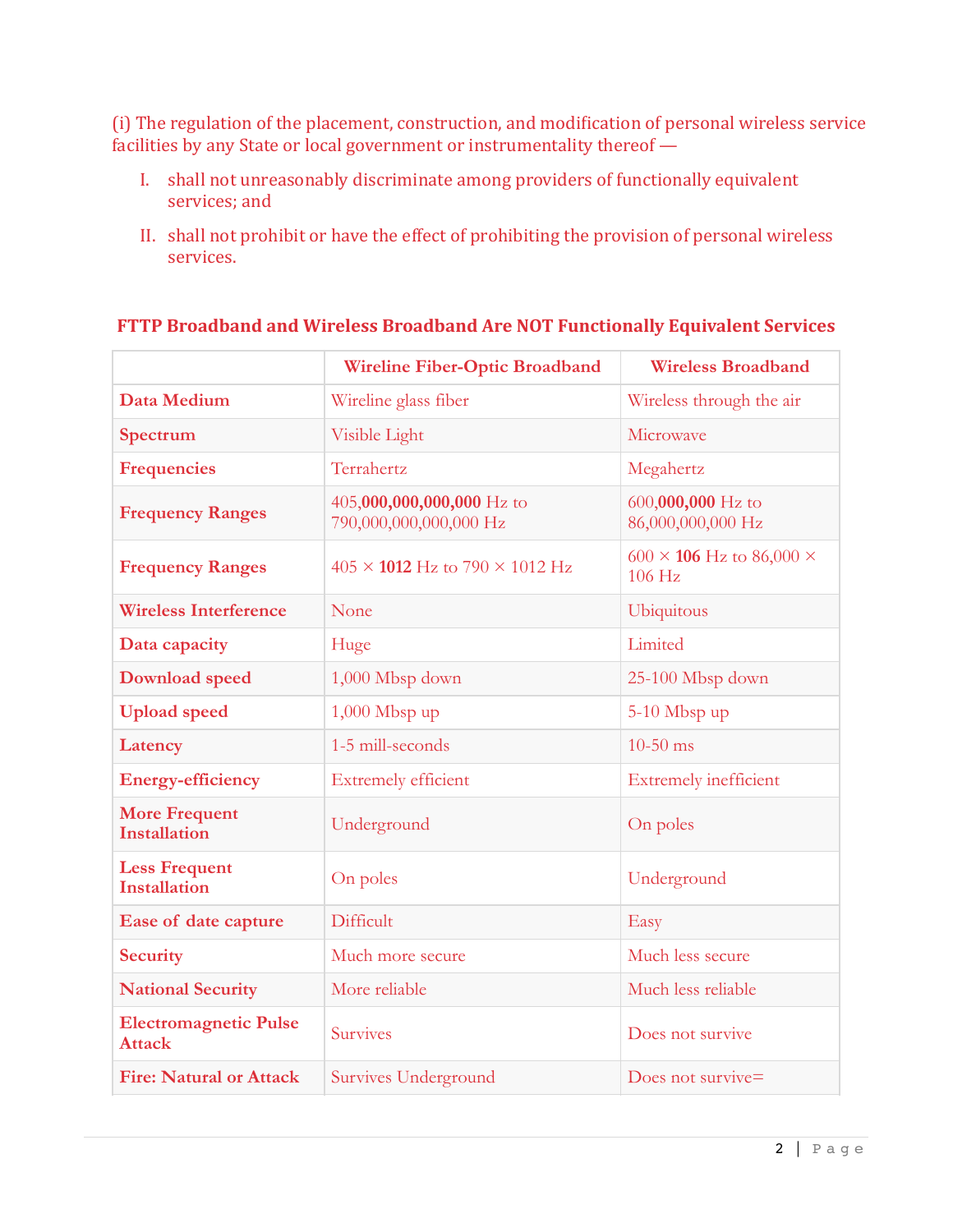|                              | <b>Wireline Fiber-Optic Broadband</b> | <b>Wireless Broadband</b> |
|------------------------------|---------------------------------------|---------------------------|
| <b>Health Effects</b>        | <b>None</b>                           | Many Proven <sup>*</sup>  |
| <b>Biological Effects</b>    | None                                  | Many Proven <sup>*</sup>  |
| <b>Environmental Effects</b> | <b>None</b>                           | Many Proven*              |
| <b>Impacts in/from PROW</b>  | None                                  | Significant $**$          |

\* Link to tens of thousand of peer-reviewed studies - established science that proves Negative Health, Biological and Environmental Impacts of RF microwave radiation exposures

\*\* Link to safety, privacy and property value harms from Wireless Telecommunications Facilities (WTFs) installed near homes

In service of the purpose stated in  $\text{FF}(1)$ , the City seeks to achieve the following objectives:

- a. Protect and promote the public health, safety and welfare of City residents and visitors;
- b. Promote public access to telecommunications which is safe, reliable, affordable, secure, respectful of privacy, consumer rights, and rights detailed in the Constitution of Idaho;
- c. Ensure that the rights of residents and visitors with disabilities or pacemakers are duly protected under the laws, constitutions and rights of both the State of Idaho and United **States of America:**
- d. To the maximum extent possible under state and federal laws, prevent abuse of surveillance capabilities via telecommunications and information services and, in particular, prevent use of facial recognition or other surveillance equipment or devices with artificial intelligence capacities;
- e. Require bonds, indemnity, insurance, and/or any other financial protective measures sufficient to protect the City from potential claims for injuries, illnesses and deaths from pulsed, data-modulated, Radio-frequency Electromagnetic Microwave Radiation (RF-EMR) exposures as well as from liabilities for equipment removal or other costs caused by the placement, construction, modification or operation of wireless or wireline infrastructure.
- f. Regulate structures and siting to prevent or reduce other adverse impacts, such as topheavy utility poles with a likelihood of falling on pedestrians;
- g. Preserve community character and protect aesthetic quality, preventing clutter and visual blight and fostering an aesthetically pleasing environment;
- h. Minimize interference with pedestrian and vehicular traffic,
- i. Avoid damage to or loss of street trees, protecting historic, cultural, and natural resources by preventing degradation of the surrounding settings or directly upon the resource;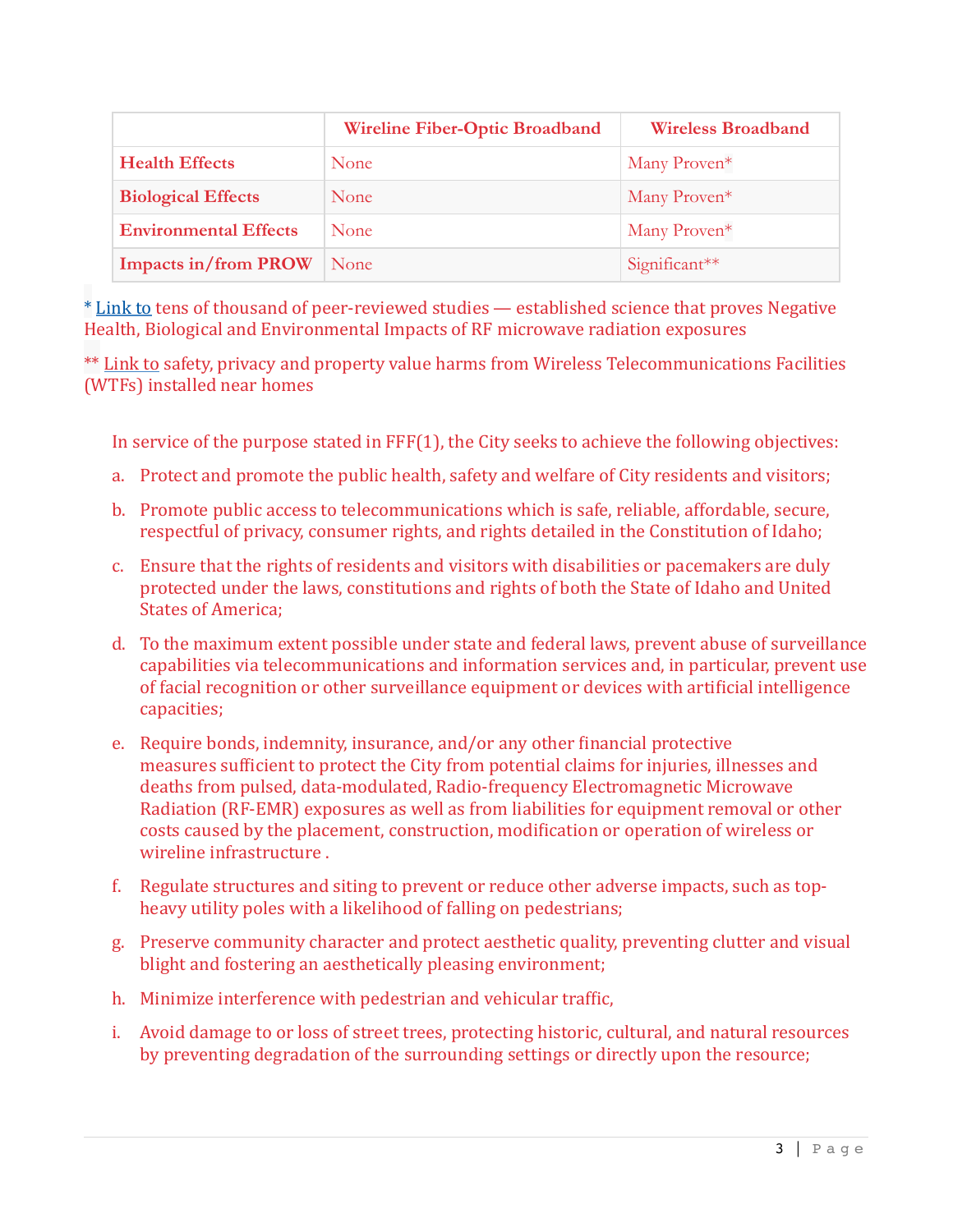- j. Encourage siting of wireless infrastructure in preferred locations to minimize intrusion of these uses into residential, community, and protected environmental areas;
- k. Minimize the total number of antennas throughout the community while still ensuring outdoor access to telecommunications service.
- l. Protect land and residential uses from potential adverse impacts of wireless infrastructure and protect the City's public rights-of-ways and municipal infrastructure located within the City's public rights-of-way;
- m. As long as the City is bound by state or federal laws requiring the following, this Chapter is not intended to, nor shall it be interpreted or applied to:
	- $(1)$  prohibit or effectively prohibit any personal wireless telecommunications service provider's ability to provide personal wireless telecommunications service;
	- (2) prohibit or effectively prohibit any entity's ability to provide telecommunications service, subject to any competitively neutral and nondiscriminatory rules, regulations or other legal requirements for rights-of-way management;
	- (3) unreasonably discriminate among providers of functionally equivalent service;
	- $(4)$  regulate the placement, construction or modification of personal wireless service facilities on the basis of environmental effects of radio frequency emissions to the extent that such wireless facilities comply with the FCC's regulations concerning such emissions;
	- (5) prohibit any collocation or modification that the City may not deny under federal or state law;
	- (6) impose any unreasonable, discriminatory or anti-competitive fees or
	- (7) otherwise authorize the City to preempt any applicable federal or state law.
- n. This Chapter is not intended to and will not limit or prejudice any individual's right to accommodation or protection under the Fair Housing Amendments of 1988 American Disabilities Act, or any similar state or federal law or human right.
- o. No Waiver of Standing. This Chapter is not intended to and will not limit or prejudice the City's own rights to legal actions to protect the City and its residents. The City's grant or grant by operation of law of Wireless Telecommunications Facilities (WTFs) does not waive, and shall not be construed to waive, any standing of the City to challenge relevant federal or state law.

#### 2. **Towers In Zoning Districts:**

a. Personal wireless facilities including towers supporting amateur radio antennas shall be prohibited in all residential land use districts. Personal wireless facilities shall be camouflaged or concealed, not readily identifiable as such, designed to be aesthetically compatible with existing and proposed uses on the site in all residential zones.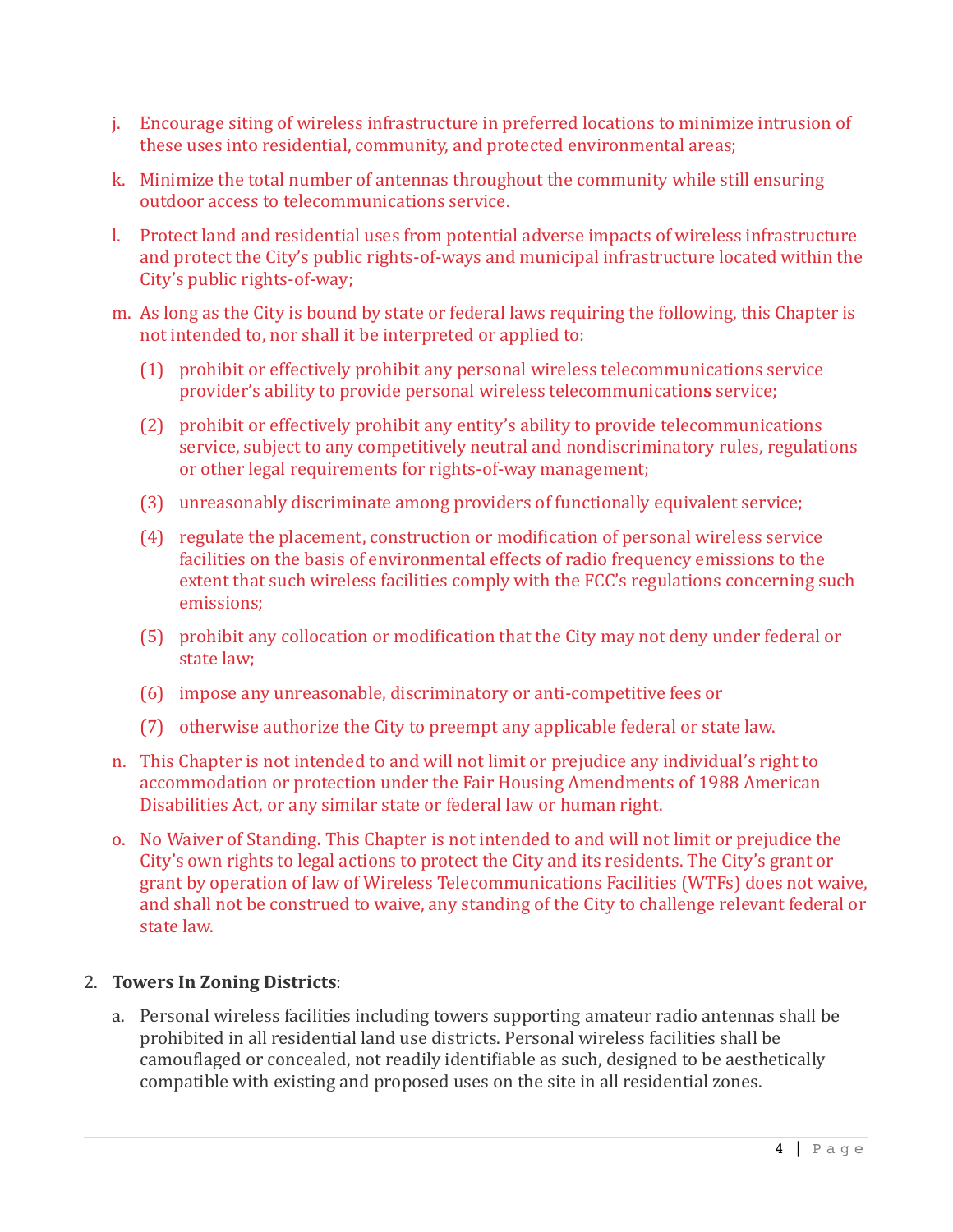b. Wireless antennas in nonresidential and open space districts may be permitted to be attached to existing light standards and power line support devices (or replacement equivalent of same height) provided, however, the antenna(s) are either flush mounted or mounted in a manner that provide minimum visual impact. Notwithstanding the foregoing, all provisions of this subsection FFF shall be applicable to wireless antennas located on existing light standards and power line support devices.

## **3. Collocation Requirements:**

- a. A proposal for a tower mounted Wireless Telecommunications Facility (WTF) may not have an antenna installed any lower than thirty five feet  $(35')$  above the ground and the WTF coolication shall not be approved unless the city council finds that the telecommunications equipment planned for the proposed tower cannot be accommodated on an existing or approved tower or building within the following radii of the proposed tower:
	- (1) A two  $(2)$  mile radius for towers with a height over one hundred ten feet  $(110')$ .
	- (2) A one mile radius for towers with a height over eighty feet  $(80')$  but not more than one hundred ten feet (110').
	- (3) A one-half  $(1/2)$  mile radius for towers with a height over fifty feet  $(50')$  but not more than eighty feet  $(80')$ .
	- (4) A one-fourth  $(1/4)$  mile radius for towers with a height over thirty-five feet  $(35')$  but not more than fifty feet (50').
- b. It shall be the burden of the applicant to demonstrate that the proposed tower or antenna cannot be accommodated on an approved tower or building within the required search radius due to one or more of the following reasons:
	- (1) Unwillingness of another tower or facility owner to entertain shared use.
	- (2) The proposed collocation of an existing tower or facility would be in violation of any local, state or federal law.
	- (3) The planned equipment would exceed the structural capacity of the existing or approved tower or building, as documented by a qualified and licensed professional engineer, and the existing or approved tower cannot be reinforced, modified, or replaced to accommodate planned or equivalent equipment at a reasonable cost.
	- (4) The planned equipment would cause interference materially impacting the usability of other existing or planned equipment at the tower or building as documented by a qualified and licensed professional engineer and the interference cannot be prevented at a reasonable cost.
	- (5) Existing or approved towers and buildings within the search radius cannot accommodate the planned equipment at a height necessary to function reasonably as documented by a qualified and licensed professional engineer.
	- (6) Other unforeseen reasons that make it unfeasible to locate the planned telecommunications equipment upon an existing or approved tower or building as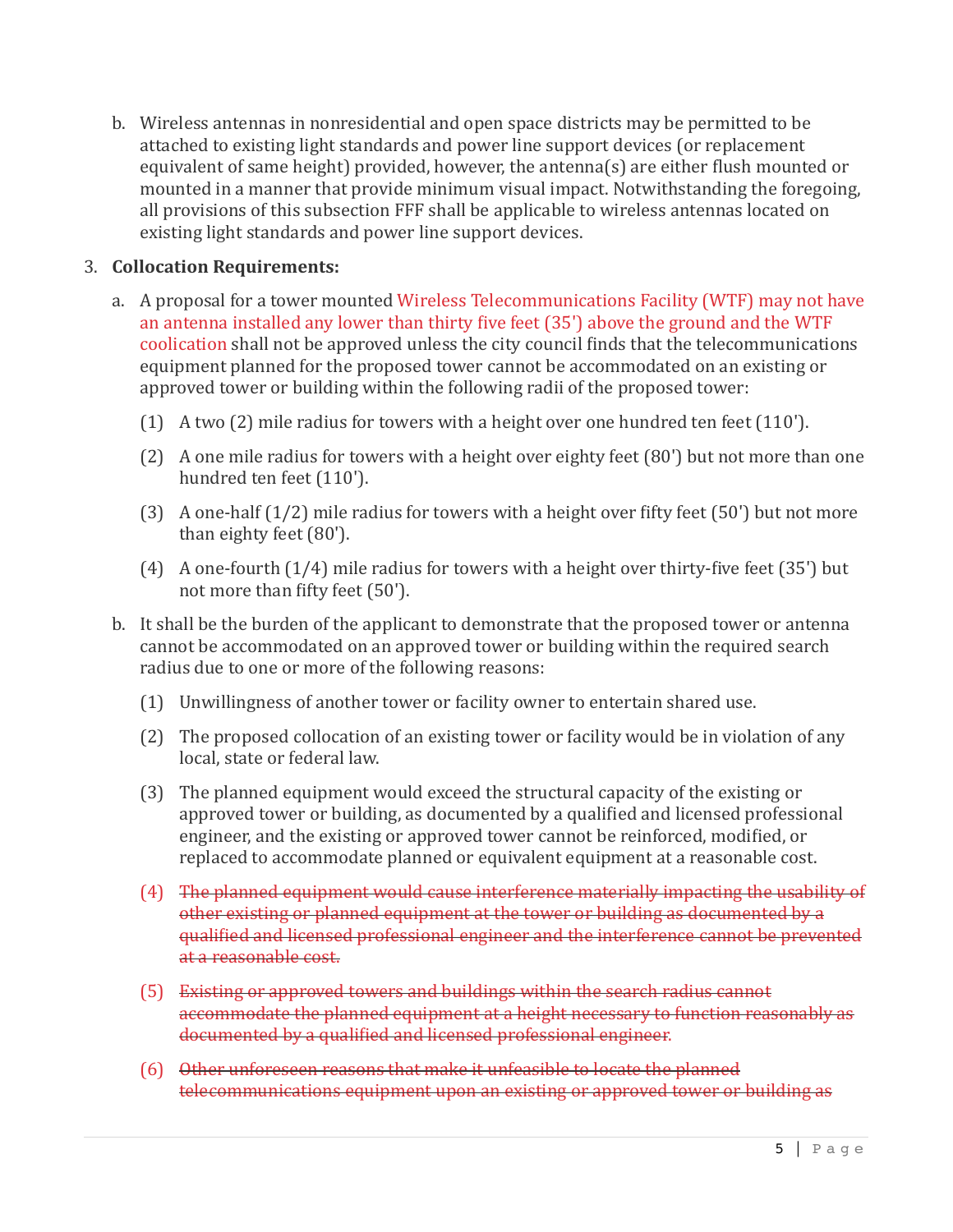documented by a qualified and licensed professional engineer, or other professional qualified to provide necessary documentation.

- c. Any proposed commercial wireless telecommunication service tower shall be designed, structurally, electrically, and in all respects, to accommodate both the applicant's antennas and comparable antennas for at least two  $(2)$  additional users if the tower is over one hundred ten feet (110 feet) in height, for at least one additional user if the tower is over fifty feet  $(75$  feet) in height.
- d. Towers must be designed to allow for future rearrangement of antennas upon the tower and to accept antennas mounted at varying heights.
- e. Personal wireless facilities proposed at a location which has an approved conditional use permit (approved after the effective date hereof) for an existing facility which was required to allow collocation shall not be required to obtain a separate conditional use permit as long as all the requirements of the previously approved conditional use permit will be complied with. Design review, and subsequent building permit, will be required for any such proposal.

# 4. **Tower and Antenna Design Requirements:**

- a. All personal wireless facilities shall be required to obtain design review approval prior to construction.
- b. Personal wireless facility towers shall be of a monopole design unless the city council determines that an alternative design would better blend into the surrounding environment.
- c. With the exception of necessary electric and telephone service and connection lines approved by the issuing authority, no part of any antenna or tower nor any lines, cable, equipment or wires or braces in connection with either shall at any time extend across or over any part of the right of way, public street, highway, sidewalk, or property line.
- d. Every tower affixed to the ground shall be protected to discourage climbing of the tower by unauthorized persons. The climbing pegs within the bottom twenty feet  $(20')$  of the tower shall be removed and shall only be used when the tower is being serviced.
- e. Metal towers shall be constructed of, or treated with, corrosive resistant material.
- f. Wood poles shall be impregnated with rot resistant substances.
- g. The Permittee shall design and install the smallest possible equipment that can serve the Telecommunications service area that will close a proven significant gap in telecommunications coverage, as established by a semi-annual citywide Need Test.
- h. Wireless Need Test means is designed to measure the signal strength of all Wireless Carrier-specific frequencies. Industry-standard Drive Tests can measure actual signal strength for all antennas currently installed and operating in the City. The Drive Tests would log, second-by-second, the existing signal strengths in decibel-milliWatts (dBm) for each frequency transmitted from antennas that reach the City's streets. The raw data and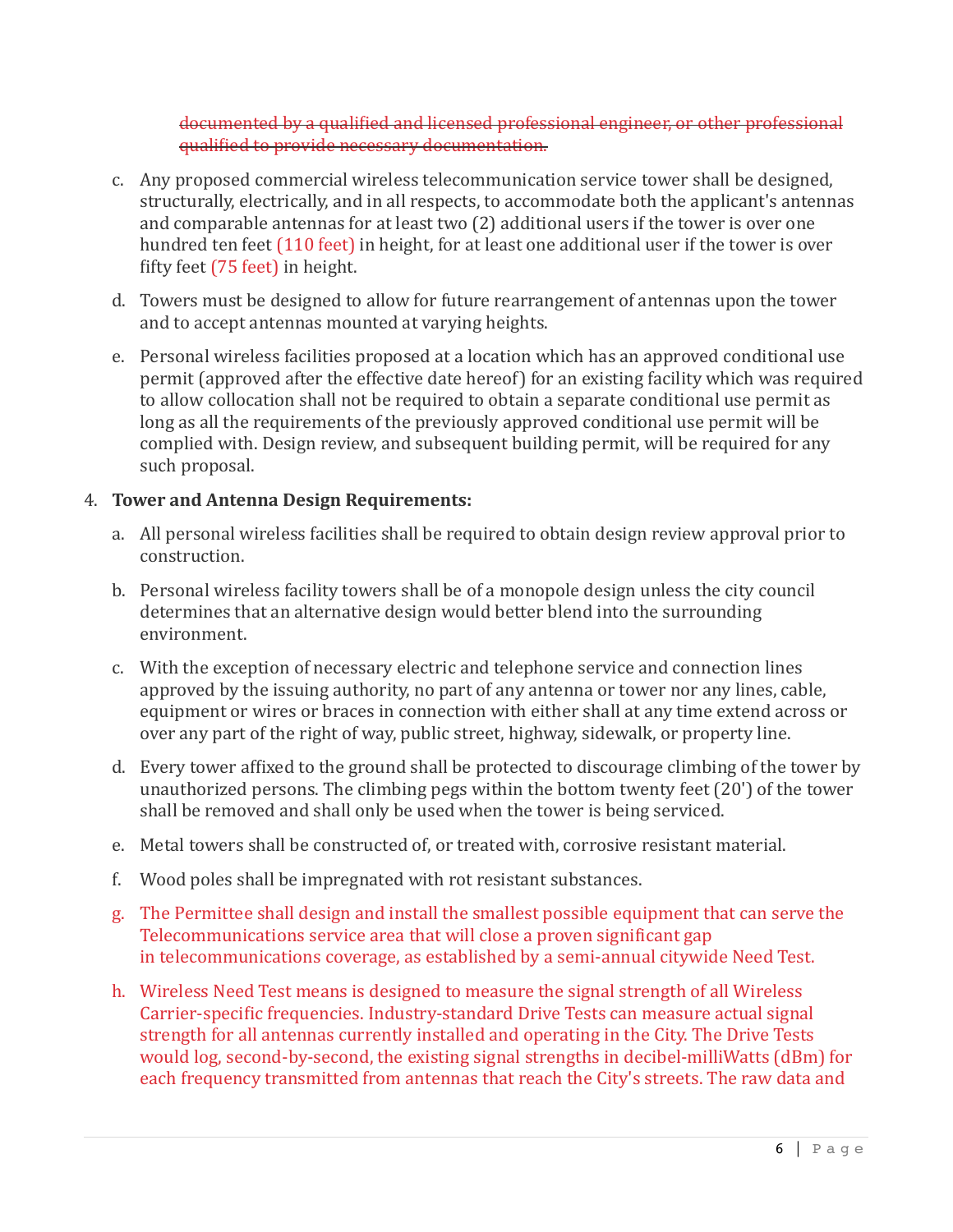report would be entered into the public record every six months, so the results can be verified by any member of the public.

- i. Importantly, the dates of the Drive Tests need to be kept secret from all Wireless Telecommunications carriers and their agents, so such parties would have no opportunity to power down antennas under their control during the Drive Tests  $-$  to prevent these parties from artificially creating a temporary significant gap in telecommunications service coverage in an attempt to game the results of the Drive Tests.
- j. The results of the Drive Tests would provide verifiable, objective data to determine if a particular proposed WTF would be legally necessary to be installed in the public rights-ofway within the City's jurisdiction and legal authority. The raw data from the Drive test would be used to establish if any carrier-specific significant gaps in telecommunications service coverage actually exist, considering results from the voice-frequencies specific to each carrier. Any new WTF would only be licensed by the City if there is a proven significant gap in telecommunications service that could be corrected placing and constructing a wireless antenna using the "least intrusive means".

# 5. **Tower Setbacks**:

- a. Towers shall meet the setbacks of the underlying land use district with the exception of mixed use and highway mixed use land use districts, where towers may encroach into the rear setback area, provided that the rear property line abuts another mixed use or highway mixed use property and the tower does not encroach upon any easements.
- b. The base of the personal wireless facility shall be set back a minimum distance of two  $(2)$ times the height of the tower from the property line of any residential dwelling or 500 feet, whichever is greater.
- c. If the tower does not exceed the height limitations of the land use district in which it is located, the tower shall meet the setback requirement of the land use district except as allowed in subsection FFF4a of this section. If the tower exceeds the height limit of the land use district in which it is located, the tower shall be set back one foot  $(1')$  for every ten feet  $(10')$  in total tower height. In either case, the tower shall be constructed to the  $telecommunications industry association/electronic industries association (TIA/EIA) 222$ revision F standard entitled "Structural Standards For Steel Antenna Supporting Structures" or as hereinafter may be amended. Otherwise, the tower shall be located a minimum of one foot  $(1')$  for each foot of height from all property lines (the fall zone). No storage or structures other than the accessory utility buildings, are permitted in the fall zone, except as may be specifically permitted by the city council through a conditional use process.
- d. Towers shall be set back from all existing public right of way lines (or planned right of way lines if additional is to be acquired in the future) by a minimum distance equal to twice the height of the tower including all antennas and attachments or 500 feet, whichever is greater.
- e. Towers shall not be located between a principal structure and a public street.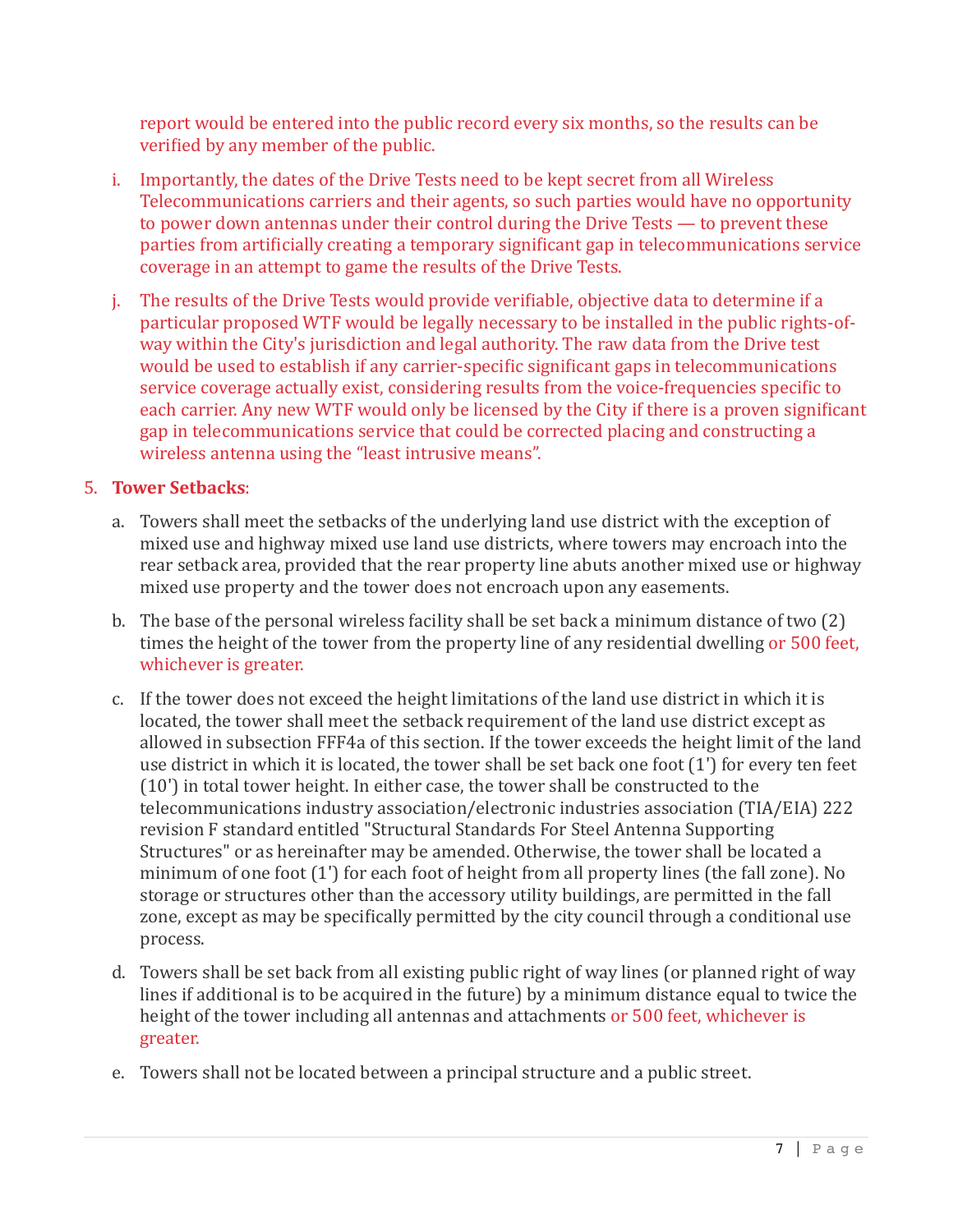- f. A tower's setback may be reduced or its location in relation to a public street varied, at the sole discretion of the city council, to allow the integration of a tower into an existing or proposed structure such as a church steeple, light standard, power line support device, or similar structure.
- g. g. If this requirement conflicts with other setback requirements of this code the setback with the greater distance shall prevail, except as may be allowed in subsection FFF4f of this section.
- 6. Small Wireless Telecommunications Facilities within the Public Right-of-Way:
	- a. Wireless Telecommunications Facilities shall not be sited within residential zoned neighborhoods, school zones, public parks & historic locations.
	- b. Setbacks from Residential Zones SWTFs shall be located a minimum distance of 1,000 feet from the closest residential property line.
	- c. Setbacks from School Zones, Public Parks & Historic Places SWTF's shall be located a minimum distance of 1,000 feet from the closest property line.
	- d. Notwithstanding the foregoing, all provisions of this subsection FFF shall be applicable to small wireless antennas located on existing light standards and power line support devices.

# 7. **Tower Lighting, Signage, And Attachments:**

- a. No antenna or tower shall have affixed or attached to it in any way, except during time of repair or installation, any stationary lights, strobe lights, reflectors, flashers, or other illuminating device, except as specifically required by the federal aviation administration, federal communications commission, or other federal or state authority.
- b. When incorporated into the approved design of the tower, light fixtures used to illuminate ball fields, parking lots, or similar areas may be attached to the tower if approved by the city.
- c. The use of any portion of a tower for signs, other than warning or equipment information signs, is prohibited.
- d. No tower shall have constructed thereon, or attached thereto, in any way, any platform, catwalk, crow's nest, or like structure, except during periods of construction or repair.

#### 8. **Amateur Radio Antennas:**

a. In accordance with the federal communications commission's preemptive ruling PRB 1, towers erected for the primary purpose of supporting amateur radio antennas may exceed thirty feet  $(30')$  in height provided that a determination is made by the city that the proposed tower height is technically necessary to successfully engage in amateur radio communications. A conditional use permit is required for any amateur radio antenna in excess of thirty five feet (35').

# 9. **Accessory Utility Buildings:**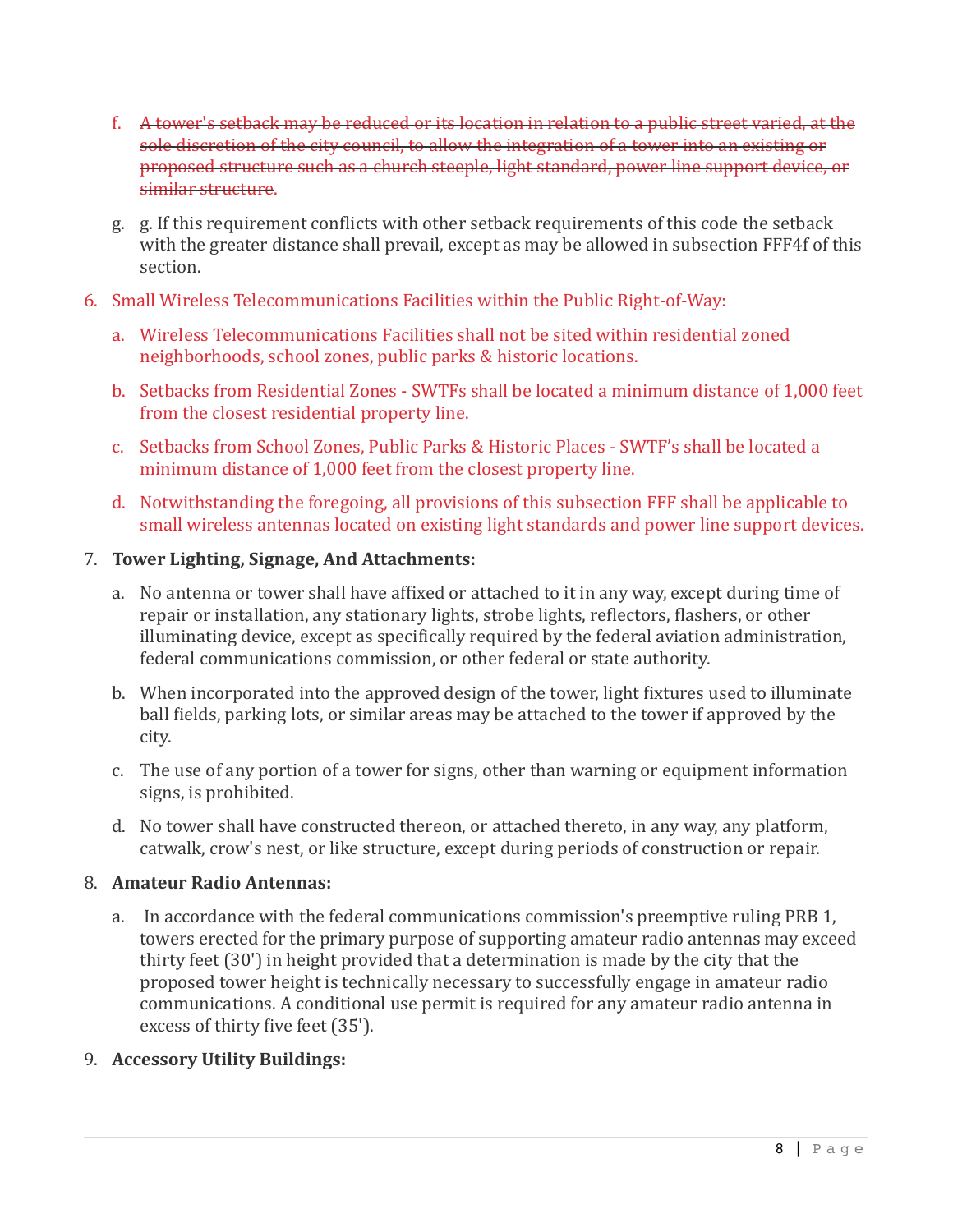a. All utility buildings and structures accessory to a tower are required to have design review approved by the city prior to construction.

## 10. **Abandoned Or Unused Towers Or Portions Of Towers:**

a. As a condition of approval of any required conditional use permit for personal wireless facilities, all abandoned or unused towers and associated facilities shall be required to be removed within sixty (60) days of cessation of use as a personal wireless facility unless a time extension is granted by the city. A copy of the relevant portions of a signed lease, which requires the applicant to remove the tower and associated facilities upon cessation of the use as a personal wireless facility, shall be submitted at the time of application. In the event that the tower and associated facilities are not removed within the sixty  $(60)$  days, the tower and associated facilities may be removed by the city and the costs of removal assessed against the property.

### 11. **Additional Application Submittal Requirements:**

- a. In addition to the information required elsewhere in this title, development applications for personal wireless facilities, shall include the following supplemental information: [
	- $(1)$  Documentation from a qualified and licensed professional engineer showing that the proposed facility will be in compliance with the FCC standards regarding radio frequency (RF) emissions as they relate to the general public, including aggregate emissions for all RF-EMR emitting equipment operating in the City of Eagle..
		- (A) **RF Changes Compliance Schedule.** If such FCC guidelines are altered to become more protective, all existing facilities or antennas shall be brought into compliance. If the alteration was foreseen and if reasonable, then applicants shall be required to bring facilities into immediate compliance. If rapid compliance is not feasible, the City may halt or require the halt of transmissions until installations are brought into compliance. Otherwise, the City may choose to set a schedule for compliance with changes in these guidelines. The City reserves the right to revoke permits for facilities and antennas which fail to be in compliance.
		- (B) **RF-EMR Report**. The applicant shall submit with application and keep current an RF-EMR exposure report that certifies that the proposed wireless facility, both individually and cumulatively with all other emitters that contribute more than  $5%$ to the cumulative emissions in the vicinity (if any), will comply with applicable federal RF exposure standards and exposure limits. The RF report must be prepared and certified by a neutral third-party RF engineer acceptable to the City. The RF report must include the actual frequency bands and the maximum power levels (in watts of effective radiated power) that the existing and proposed antennas at the site are capable of outputting irrespective of any radio currently selected. The report must show the location and orientation of all transmitting antennas and the boundaries of areas with RF-EMR exposures in excess of the uncontrolled/general population limit (as that term is defined by the  $FCC$ ) and also the boundaries of areas with RF-EMR exposures in excess of the controlled/ occupational limit (as that term is defined by the FCC). Each such boundary shall be clearly marked and identified for every transmitting antenna at the project site.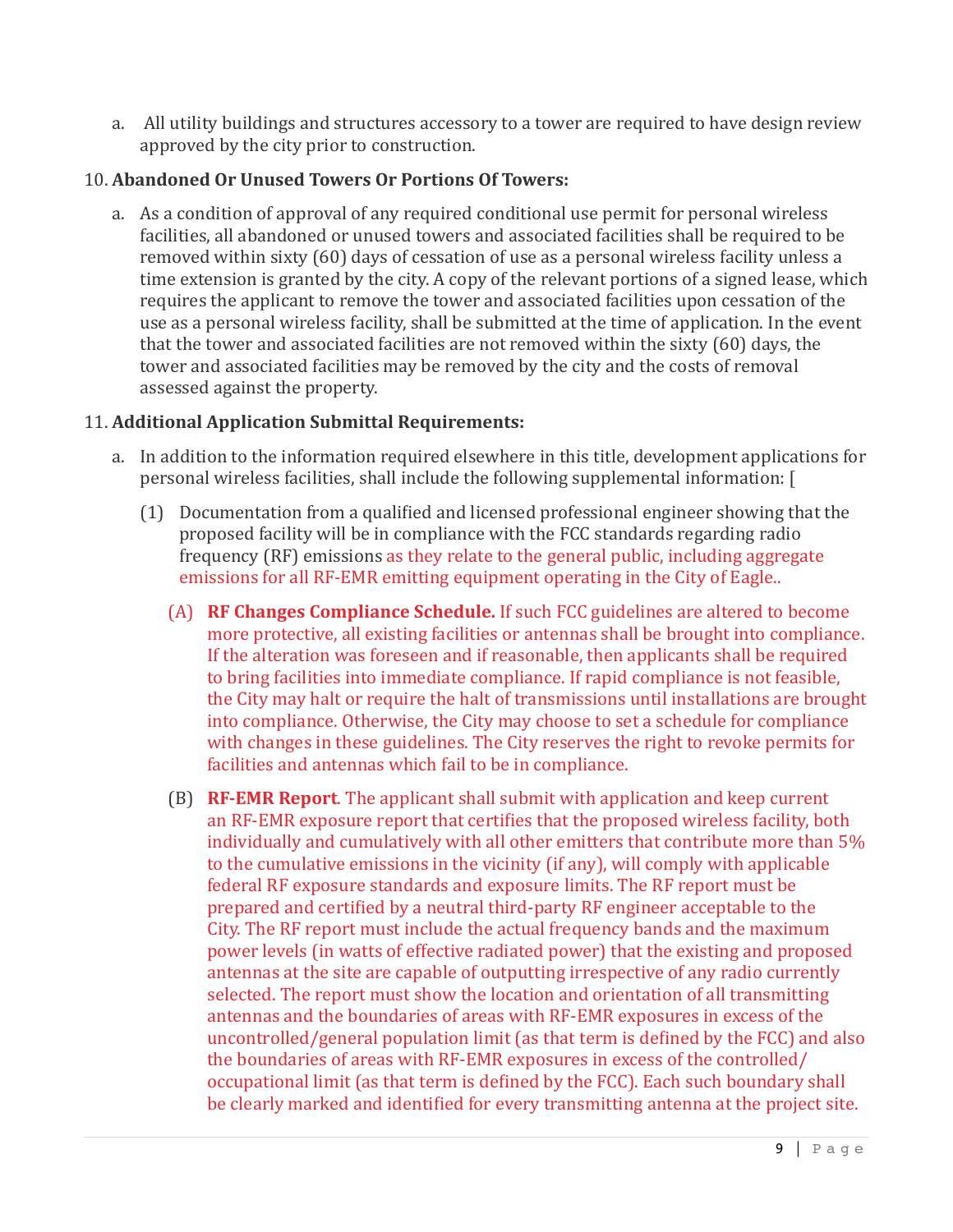If the applicant submits a batched application, a separate RF report shall be prepared for each facility associated with the batch. All RF compliance reports and the selection of circumference of the vicinity subject to testing shall be reviewed and confirmed by an independent consultant retained by the City.

- (2) The applicant shall provide the full insurance policy proving it provides comprehensive general liability insurance in the amount of no less than one million dollars (\$1,000,000,00) per occurrence with an aggregate of ten million dollars  $($10,000,000.00)$  and a company authorized to do business in the State of Idaho shall write the policy. The policy **shall not contain any exclusions of coverage for** Hazardous Pollution activities and no exclusion for injuries, illnesses or deaths **from RF-EMR exposures.** The insurance policy shall require at least thirty (30) days' notice to the City prior to termination of coverage for any reason. The applicant shall secure substitute liability insurance coverage prior to actual termination; failure to maintain comprehensive general liability insurance shall result in immediate withdrawal of the permit by the City. At time of application, the applicant shall provide written indemnification for the City. The applicant shall provides Proof of Insurance with the City as a named Insured. The applicant **shall provide proof of Pollution Liability Coverage for RF-EMR exposures**. The applicant shall provide a list of its board of directors and its audited financials for purposes of indemnification.
- (3) **NEPA Review: The applicant must** provide substantial written evidence proving that the wireless facility has completed NEPA review and is in full-compliance with FCC regulations regarding NEPA.. If exemption is claimed, the applicant must state the basis for such exemption and must provide substantial written evidence, including all supporting documents, that the facility qualifies for the exemption;
- (4) **Americans with Disabilities Act Compliance**. All facilities shall be built in compliance with the Americans with Disabilities Act (ADA). No wireless telecommunications facility or antenna shall be approved which would:
	- (A) render any portion of the rights of way noncompliant with the ADA.
	- (B) hinder equal access and enjoyment of public and private property to residence with Electric Magnetic Sensitivity (EMS) disabilities or pacemakers.
- (5) **Expert Review**. Due to the technical nature of wireless facilities applications, the City shall retain an independent consultant, at the applicant's expense, who is an expert in the field to evaluate the wireless facility applications.
- (6) **Application Deposits and Fees**. The minimum application fee and deposits shall serve to initiate the process of reviewing, evaluating, conducting a public hearing, and other activities involved in consideration of the application, as well as conducting oversight of the construction of the wireless telecommunications facility or antenna to ensure compliance with zoning requirements. The applicant shall submit all applicable fees, including deposits, with the application. The application fee shall be nonrefundable. Deposits shall be used to cover specific costs, and any unused remainder shall be returned to the applicant. When necessary, the applicant shall be informed and required advance a deposit for known costs, or to reimburse unexpected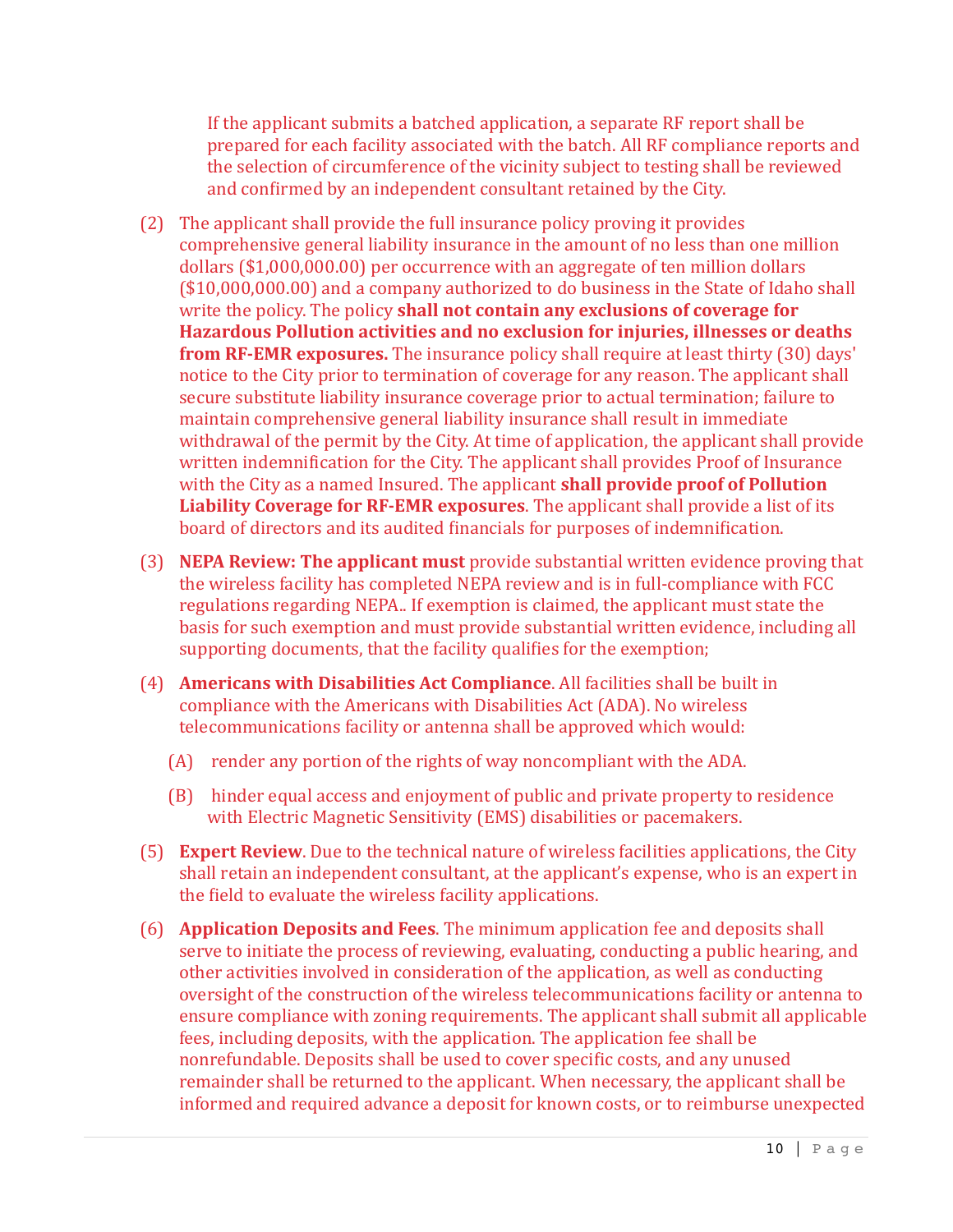costs. At minimum, fees and procedures required with submission of application include: 

- (A) **Application Fee**. The City shall assess a minimum per-installation fee of \$500 for a new wireless telecommunication facility; \$300 for a new antenna and recurring fees, including ROW access fee, and \$1,000 for non-recurring fees for a new pole. Application fees are nonrefundable and must be paid again if the application received is incomplete.
- (B) Independent Expert or Consultant Deposit. A deposit of \$4000 shall be provided by the applicant so that consultants, including consulting experts, are paid pursuant to an adopted fee schedule resolution.
- (C) Fees shall be raised annually in accord with inflation and rounded to the nearest dollar. The City may, through a resolution of City Council, set higher fees and deposits.
- (7) **Indemnification**. Permittee shall provide an executed agreement in the form provided by the City, pursuant to which Permittee and any related third parties agree to defend, hold harmless and fully indemnify the City of Eagle, its officers, employees, agents, attorneys, and volunteers, from
	- (A) any claim, action or proceeding brought against the City of Eagle or its officers, employees, agents, or attorneys to attack, set aside, void, or annul any such approval of the City or
	- (B) a successful legal action brought against the City for loss of property value or other harm caused by the placement or operation of a wireless communication facility installation.
	- (C) Such indemnification shall include damages, judgments, settlements, penalties, fines, defensive costs or expenses, including, but not limited to, interest, attorneys' fees and expert witness fees, or liability of any kind related to or arising from such claim, action, or proceeding whether incurred by the Permittee, the City of Eagle and/or the parties initiating or bringing such proceeding. The agreement shall also include a provision obligating the Permittee to indemnify the City of Eagle for all of the Town's costs, fees and damages which the City incurs in enforcing the indemnification provisions of this Section.
- (8) **Annual Recertification.** On July 1, all Telecommunications Providers shall submit an affidavit to the City which shall list, by location, all communications facilities it owns within the City, and shall certify
	- $(A)$  each such installation remains in use;
	- (B) evidence of insurance as required in section 12-a-2 of this chapter, in the form of a certificate of insurance.
	- (C) each active installation has been inspected for safety and found to be in sound working condition and in compliance with all federal regulations.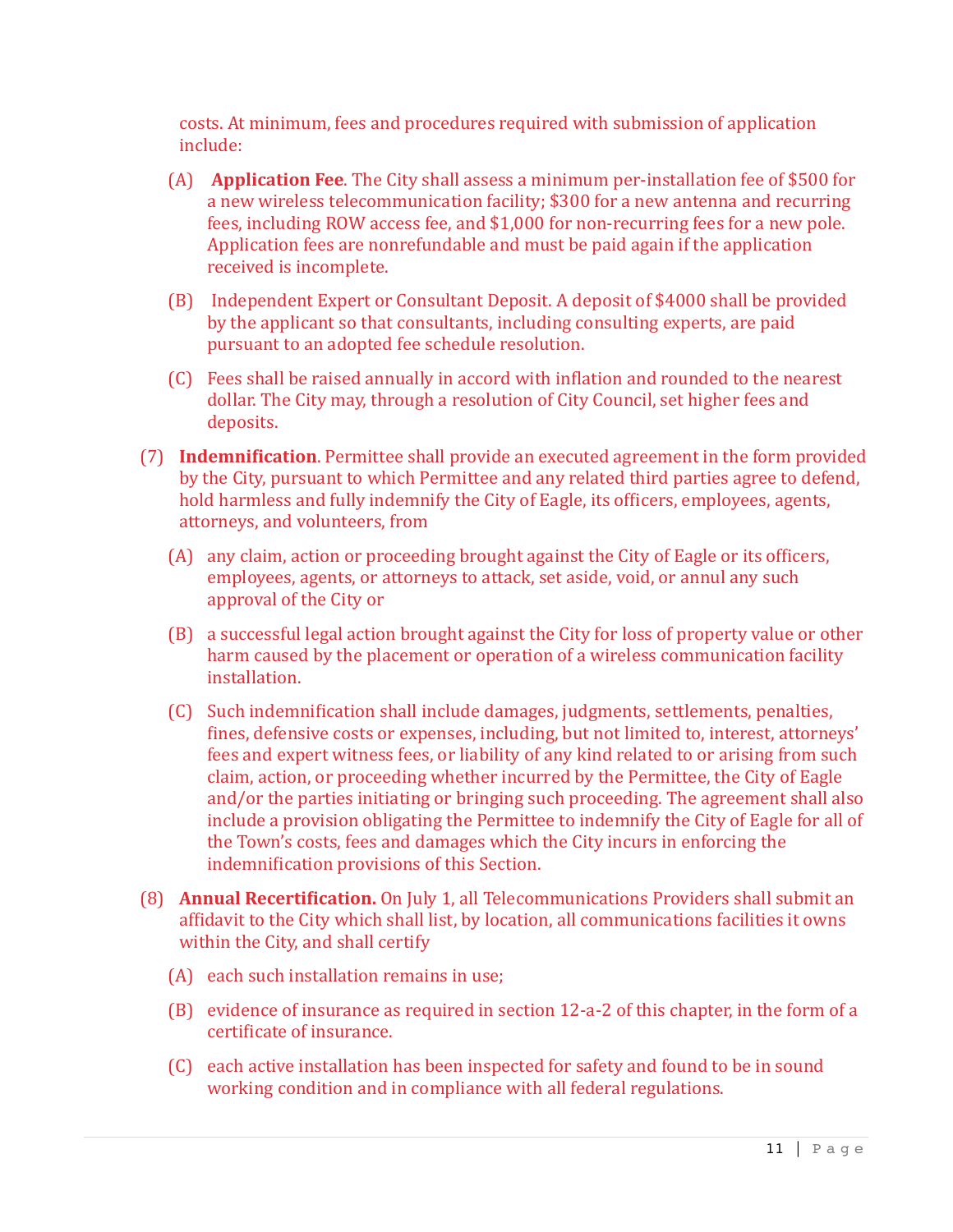- (D) provide the Public Works Director the utility's name, address and regular business telephone numbers, the name of one or more contact persons who can act on behalf of the utility in connection with emergencies involving the utility's facilities and a 24 hour telephone number for each such person
- (E) each such installation which is no longer in use. Any [tele]communications facility that is no longer in use shall be removed by the Telecommunications Provider within thirty (30) calendar days of delivery of the affidavit.
- (F) Any small cell wireless installation which is not removed within 30 days after being listed as no longer in use in the annual recertification affidavit shall be subject to a fine of \$100/day until such installation is removed.
- (G) Where such annual recertification has not been properly or timely submitted, or equipment no longer in use has not been removed within the required 30-day period, no further applications will be accepted by the City until such time as the annual re-certification has been submitted and all fees and fines paid.
- (9) **Emergency Action**. The City retains the right and privilege to remove or move any wireless telecommunication facility or antenna, as well as pole, support structures. and other accessories which, as the City may determine, in its sole discretion, to be necessary, appropriate or useful in response to any public emergency. If circumstances justify and permit, the City shall notify the applicant and give the applicant an opportunity to move or remove its own facilities. If circumstances do not permit, the City may notify the applicant as promptly and as reasonably possible afterwards.
- $(10)$  A report from a qualified and licensed professional engineer which describes the tower height and design (including a cross section and elevation); documents the height above grade for all potential mounting positions for collocated antennas and the minimum separation distances between antennas; describes the tower's capacity, including the number and type of antennas that it can accommodate; with complete manufacturer name, model numbers and specification sheets; documents what steps the applicant will take to avoid interference with established public safety telecommunications; GPS coordinates; includes an engineer's stamp and registration number; and includes other information necessary to evaluate the request.
- (11) For all personal wireless facilities, a letter of intent committing the tower owner and his or her successors to allow the shared use of the tower, as required by this code, if an additional user agrees in writing to meet reasonable terms and conditions for shared use.
- (12) Documentation showing that the proposed tower complies with regulations administered by federal aviation administration.
- $(13)$  Written approval of the site location with specific reference to the height of the antenna structure and any lighting issues, from the federal aviation administration, the chief of the Idaho bureau of aeronautics, and the Boise airport commission and an aviation easement approved by the Boise airport commission.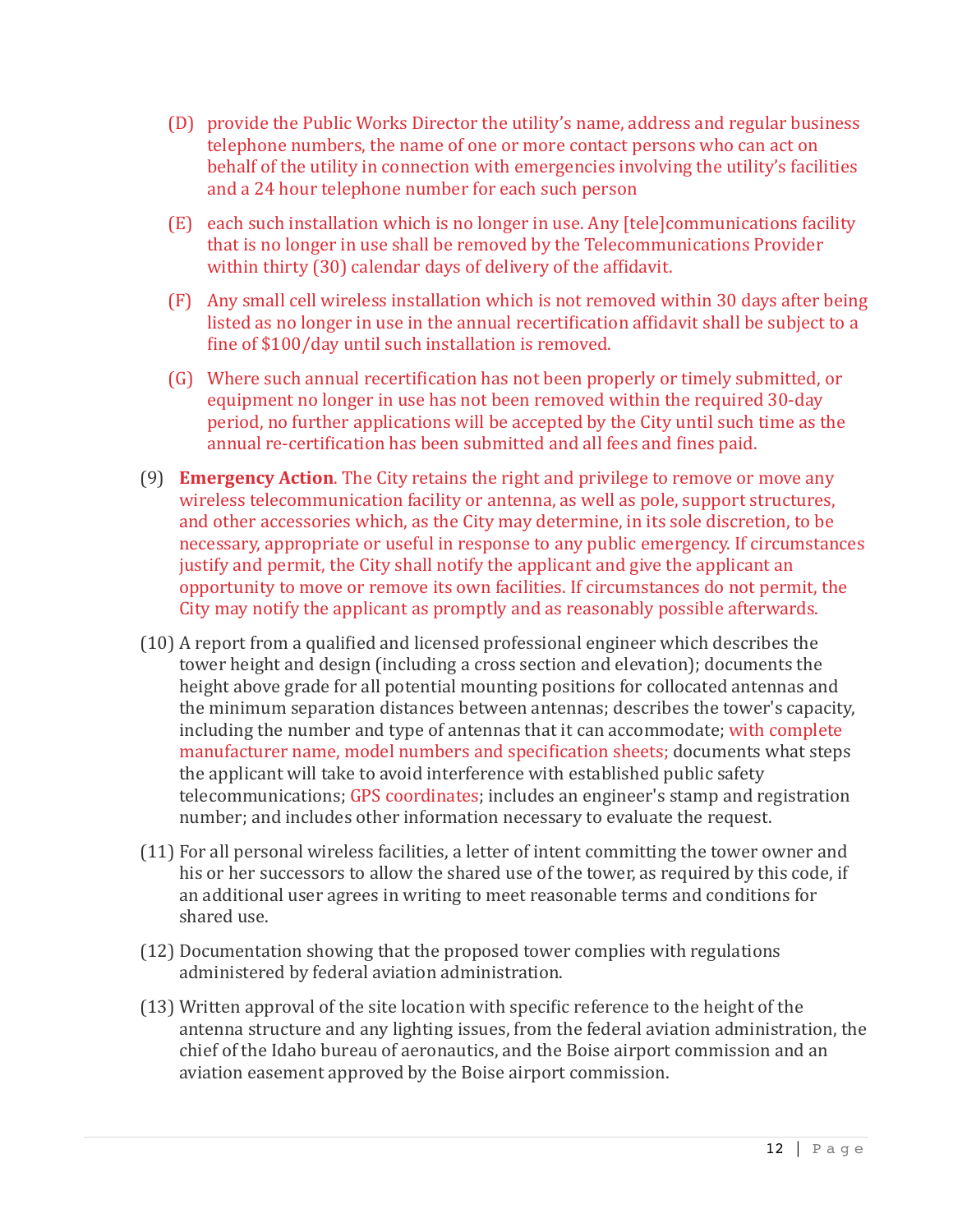- $(14)$  Data files and charts showing outdoor frequency-specific RF-EMR signal strength measurements for all frequencies that the proposed antenna can output. Propagation charts showing existing and proposed signal strength (ranging from  $0$  dBm to -120 dBm) at the target site and within an area large enough to provide an understanding of why the facility needs to be in the chosen location.
- $(15)$  A written analysis demonstrating that the proposed site is the most appropriate site within the immediate area. For the purposes of this subsection, the analysis shall include all properties within the search radii stated above. The analysis shall include, but is not limited to, the following:
	- $(A)$  Description of the surrounding area, including topography;
	- (B) Natural and manmade impediments that would obstruct adequate cellular telephone transmissions;
	- (C) Physical site constraints that would preclude construction of a cellular telephone facility on any other site;
	- (D) Technical limitations of the system that limit siting options.

### 12. **Permits:**

- a. It shall be unlawful for any person to erect, construct, re-erect, or replace, any tower without first making application to the city and securing a building/zoning permit.
- b. A building/zoning permit shall not be required for antennas and/or towers erected temporarily for test purposes, for emergency communication, or for broadcast remote pick up operations. Temporary antennas shall be permitted for a maximum of seventy two  $(72)$ hours unless specifically approved by the city council.
- c. In addition to the findings required and conditions permitted for conditional use permits, as stated within section 11A-8-4 of this title, the city council shall make an additional finding concerning the duration of the conditional use permit. Upon finding that the conditional use permit is to be limited in duration, a condition limiting the duration and the basis for such a condition shall be included within the findings of fact and conclusions of law for the conditional use permit.

# 13. Additional Requirements For Notice Of Public Hearing:

- a. All personal wireless facilities require a conditional use permit and shall comply with the conditional use notice requirements within this code. Tower mounted personal wireless facilities shall comply with the following additional requirements:
- a. All property owners within one thousand feet  $(1,000')$  of all property lines of the site (or lease boundary lines, if applicable) shall be notified of the public hearing by the city, by mail, a minimum of Sixty (60) days before the scheduled public hearing. The applicant will be required to provide the names of the property owners to the city.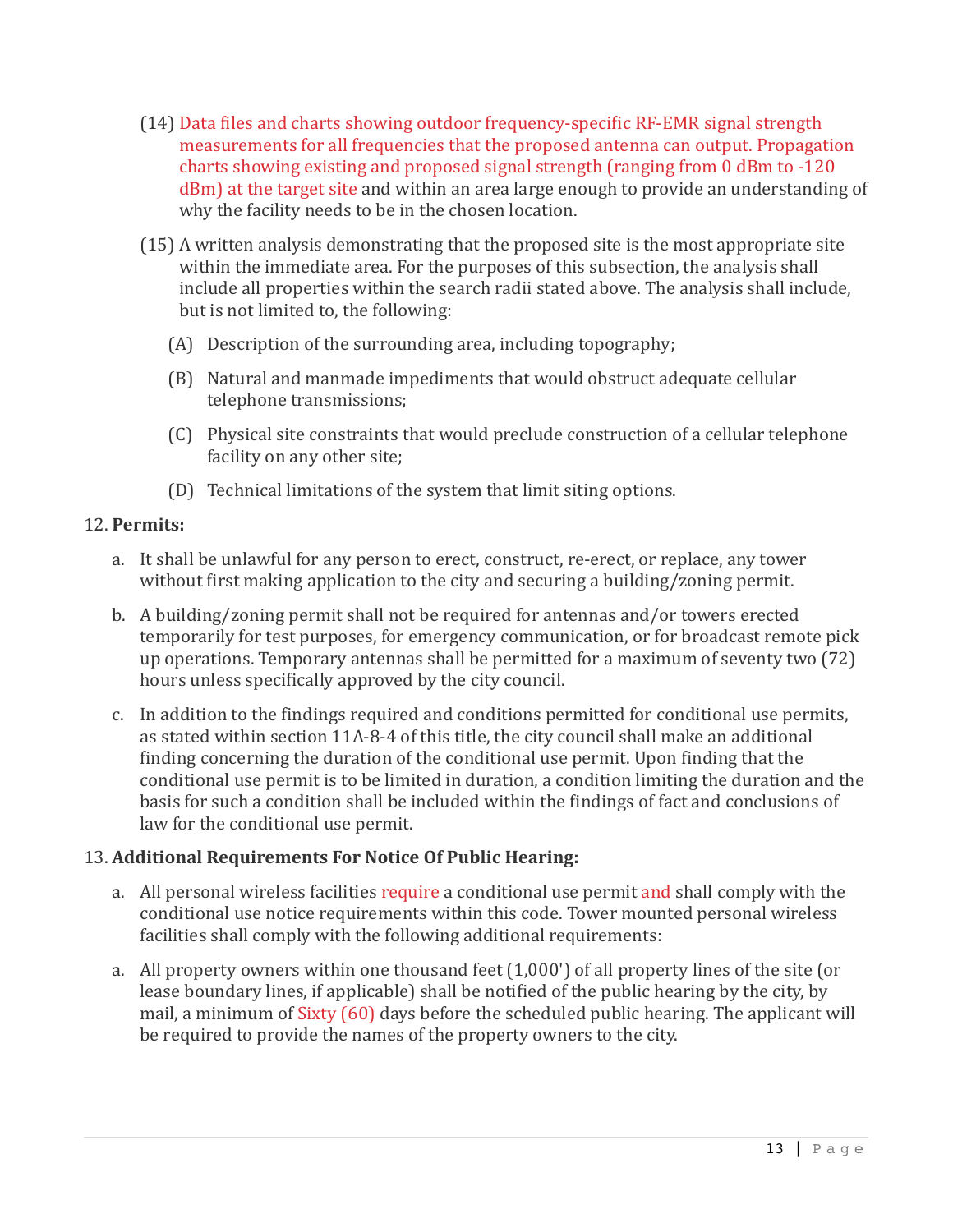b. (2) Any required public notice signs, to be located on a proposed site, shall be required to comply with the requirements for posting of a rezone/subdivision (minimum size of sign face to be 4 feet wide by 4 feet high).

#### 14. **Restricted Areas:**

- a. a. Telecommunications towers in excess of thirty five feet (35') in height shall not be permitted within the Willow Creek Road corridor. (Ord. 710, 1-14-2014)
- b. b. Personal wireless facilities in excess of thirty five feet (35') in height and not contained within a building shall not be permitted within the "restricted area for telecommunications towers" as shown on exhibit A located at the end of this section. However, notwithstanding the foregoing, personal wireless facilities may be allowed within the restricted area provided they are camouflaged or concealed, not readily identifiable as such, and designed to be aesthetically compatible with existing and proposed uses within the restricted area.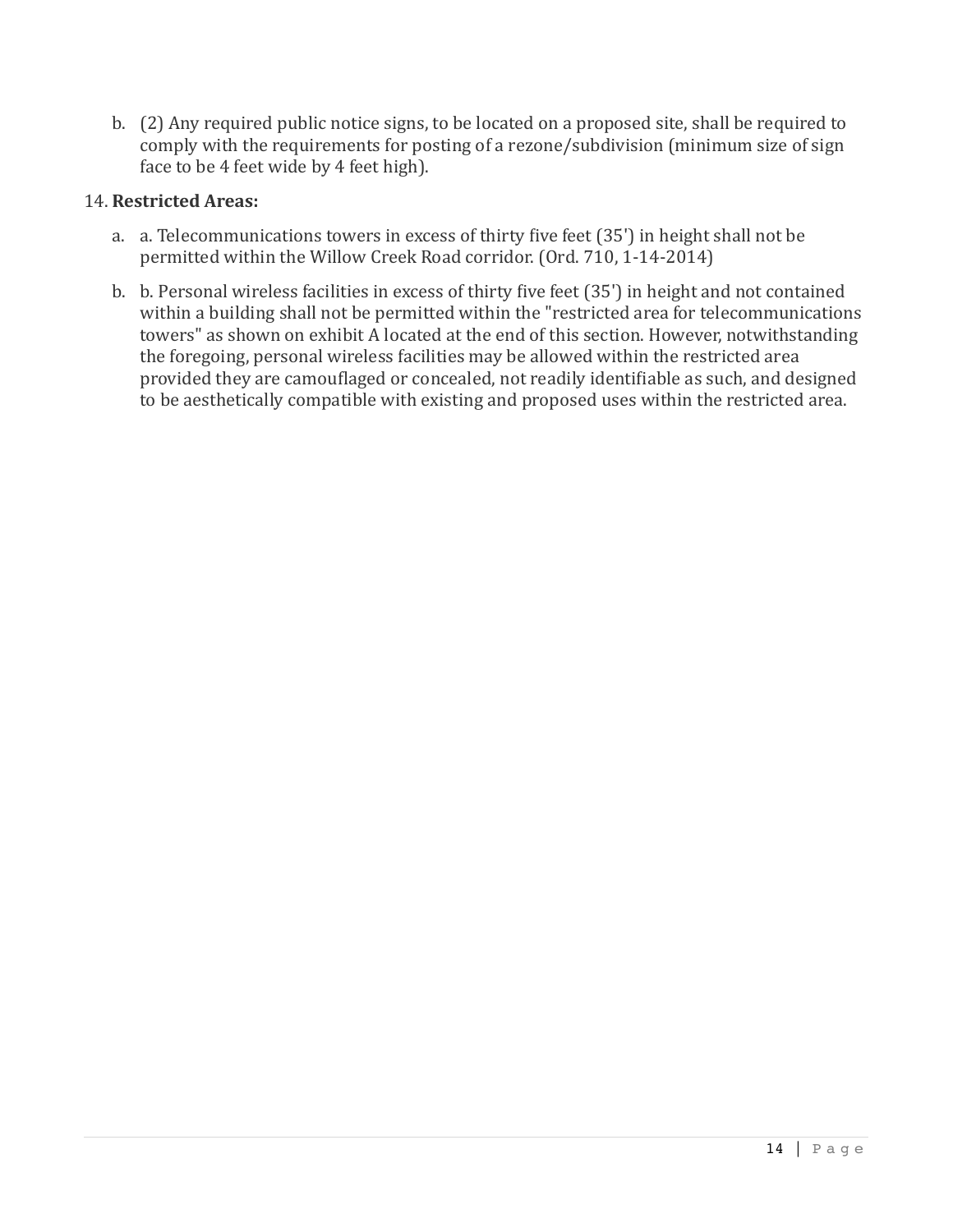### **11A-1-5 DEFINITIONS**

**Title 47 U.S. Code § 153 (24) Information service** — The term "information service" means the offering of a capability for generating, acquiring, storing, transforming, processing, retrieving, utilizing, or making available information via telecommunications, and includes electronic publishing, but does not include any use of any such capability for the management, control, or operation of a telecommunications system or the management of a telecommunications service.

**Title 47 U.S. Code § 153 (50) Telecommunications** — The term "telecommunications" means the transmission, between or among points specified by the user, of information of the user's choosing, without change in the form or content of the information as sent and received.

**Title 47 U.S. Code § 153 (53) Telecommunications service** — The term "telecommunications service" means the offering of telecommunications for a fee directly to the public, or to such classes of users as to be effectively available directly to the public, regardless of the facilities used.

**Essential Telecommunications.** Facilities operated and maintained by public agencies that support Public Safety Communications Systems, which provide wireless communications to law enforcement, fire services, emergency medical services, and other public safety/service agencies. These facilities are considered Essential Services. needed**?**

**Antenna.** Any exterior transmitting or receiving device mounted on a wireless facility that radiates or captures electromagnetic waves, digital signals, analog signals, radio frequencies, wireless telecommunications or other electromagnetic signals. This definition includes repeaters as defined herein. Antennas shall include, but not be limited to, devices having active elements extending in any direction, and directional beam-type arrays having elements carried by and disposed from a generally horizontal boom that may be mounted up and rotated through a vertical mast or tower interconnecting the boom and antenna support, all of which elements are deemed to be part of the antenna.

**Collocation.** Placement or installation of wireless telecommunications equipment, including antennas and related equipment, on an eligible and existing support structure or non-tower supporting structure that already has an operating antenna attached to it.

\*\*Transmission equipment. \*\*Transmission equipment means any equipment that facilitates transmission for wireless service, including, but not limited to, radio transceivers, antennas and other equipment associated with and necessary to their operation, including coaxial or fiber-optic cable, and regular and backup power supplies.

**Equipment Building, Shelter or Cabinet.** A cabinet or building used to house equipment used by telecommunication providers at a facility. "

**Facility" or "Facilities" or "Wireless Facility" or "Wireless Facilities"** – In the context of wireless, means any cable or other wire or line, antenna, radio, pipeline, pipes, duct, conduit, converter, cabinet, pedestal, meter, tunnel, vault, equipment, drain, manhole, splice box, surface location marker, pole, structure, utility, or other appurtenance, structure, property, or tangible thing owned, leased, operated, or licensed by a Company to provide or aid in the provision of cable, personal wireless, information service, or telecommunications services.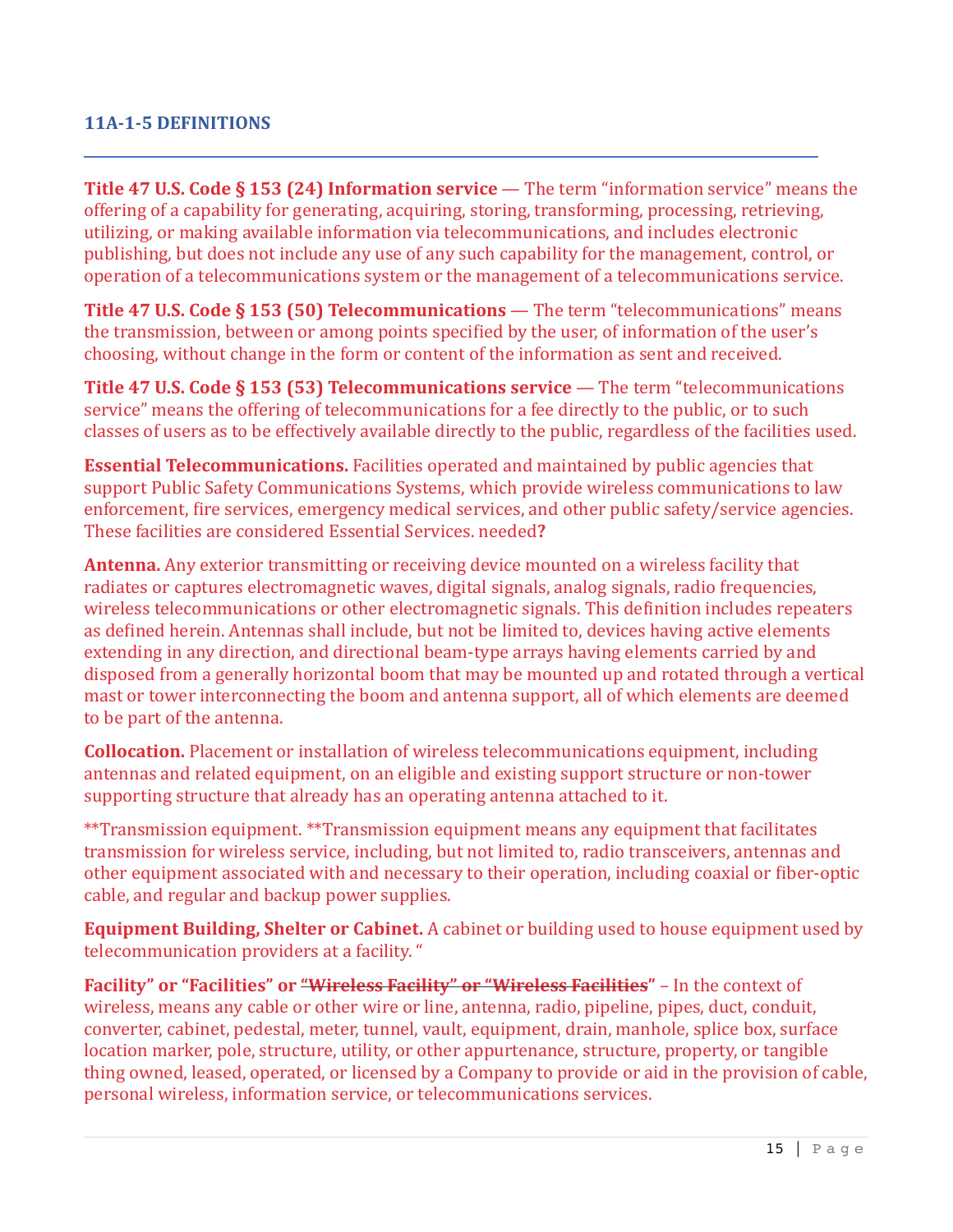**Material modification.** A material modification shall be defined as the replacement of a telecommunications facility, any addition of equipment to a facility, an increase in the number of antennas, a visible change in appearance, and any increase in the telecommunications facility height or any expansion of the enclosed area in which the equipment buildings, cabinets, and all items need for the facility are located. This definition is included as separate from but inclusive of a substantial modification, being a reasonable person's interpretation of a "substantial modification."

Personal wireless service facility. Personal wireless service facility means the same as defined in 47 U.S.C. § 332(c) (7) (C) (i), as may be amended. Personal wireless service facilities include the structure, transmission equipment, accessory equipment and related improvements used, or designed to be used, to provide wireless transmission of voice including but not limited to cellular phone service,

**Public right-of-way (PROW)**. PROW means any street, public way or right-of-way, now laid out or dedicated, and the space on, above or below it, and all extensions thereof and additions thereto, owned, operated and/or controlled by the City or subject to an easement owned by the City for which construction and operation of a Personal Wireless Service Facility is within the authorized scope of the City's easement, and any privately owned area within the City's jurisdiction which is not yet, but is designated as, a proposed public place on a tentative subdivision map approved by the City. Wireless, structure. With respect to wireless, a structure is a pole, tower, base station, mast, or other building, whether or not installed or in use at a facility, that is used or to be used for the provision of personal wireless service (whether on its own or commingled with other types of services) or other such facilities as defined in 47 C.F.R.  $\S 1.6002(m)$ .

**Significant gap in telecommunications coverage.** As applied to the coverage of an applicant's personal wireless telecommunications service, a significant gap in telecommunications coverage is the ability to make or receive an outdoor call most of the time. Provided that neither the Act nor case law construing it requires otherwise, the following guidelines shall be used to identify such a significant gap:

(A) A significant gap may be demonstrated by In-Kind call testing, which may be augmented by in frequency-specific signal strength measurements in decibel-milliwatts (dBm).

(B) The authority shall accept evidence of Drive Tests and/or Call Tests conducted by a neutral third-party RF Engineer hired and supervised by the City, but paid for by the applicant. Call Tests shall consider the following:

(i) the number of calls conducted in the call test,

(ii) whether the calls were taken on multiple days, at various times, and under differing weather and vehicular traffic conditions, and

(iii) whether calls could be successfully initiated, received and maintained in the area within which a significant gap is claimed.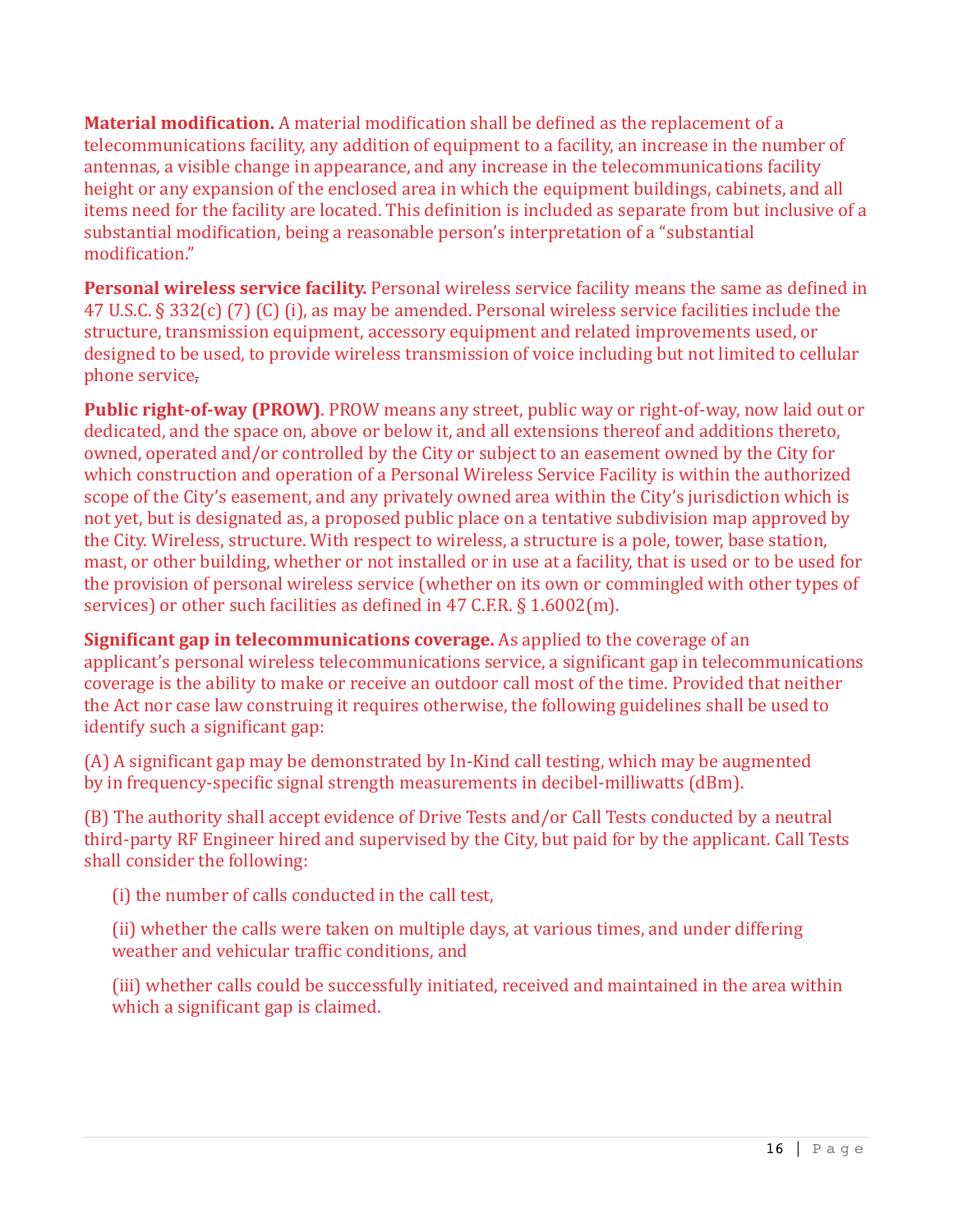**Small Wireless Facilities (SWFs)**. A small wireless facility means the same as defined by the FCC in 47 C.F.R.  $\S$  1.6002(I), as may be amended or superseded. For clarity, the definition summarizes the conditions provided by the FCC:

(1) The facilities:

(A) Are mounted on structures 50 feet or less in height including their antennas as defined in  $\S$  $1.1320(d)$ ; or

(B) Are mounted on structures no more than 10 percent taller than other adjacent structures; or 

(C) Do not extend existing structures on which they are located to a height of more than 50 feet or by more than 10 percent, whichever is greater;

(2) Each antenna associated with the deployment, excluding associated antenna equipment (as defined in the definition of antenna in § 1.1320(d)), is no more than three cubic feet in volume; **[Note: this could be defined much smaller in your city]** 

(3) All other wireless equipment associated with the structure, including the wireless equipment associated with the antenna and any pre-existing associated equipment on the structure, is no more than 28 cubic feet in volume; **[Note: this could be defined much smaller in your city]** 

(4) The facilities do not require antenna structure registration under part 17 of this chapter;

(5) The facilities are not located on Tribal lands, as defined under  $36$  CFR  $800.16(x)$ ; and

(6) The facilities do not result in human exposure to radio frequency radiation in excess of the applicable safety standards specified in  $\S$  1.1307(b).

**Support structure.** In the context of wireless, a freestanding structure that is used for the purpose of supporting an antenna or antenna array and that may consist of a monopole, a mast, a selfsupporting lattice tower, a guy-wire support tower, utility pole, or other similar structures. "Nontower supporting structure" or "Non-tower facility" This means any structure, whether or not built for wireless communications purposes, that supports wireless transmission equipment under a valid permit and which is not a tower.

**TOWER:** Any ground or roof mounted pole, spire, similar structure, or combination thereof, with a "height", as defined in this chapter, in excess of fifteen feet  $(15')$ , including supporting lines, cables, wires, braces, and masts, intended primarily for the purpose of mounting an antenna, meteorological device, or similar apparatus above grade.

**Tower.** In the context of wireless, a tall structure, **over 50 feet in height**, that supports antennas or antenna wires for wireless transmissions.

**Wireless**. Wireless means the transmission of an electromagnetic \*\*radiation power through the air without the use of a wire, using any frequencies from **0 MHz to 300,000 MHz**.

**"Monitoring of wireless facility" or "Monitoring of facility"** – In the context of wireless, the measurement and logging of peak and average RF-EMR exposure data at least once every 1/10th of a second for a full 30-minutes, by the use of professional RF-EMR meters with current certificates of calibration. The raw data from the 30-minute data log is to be entered into the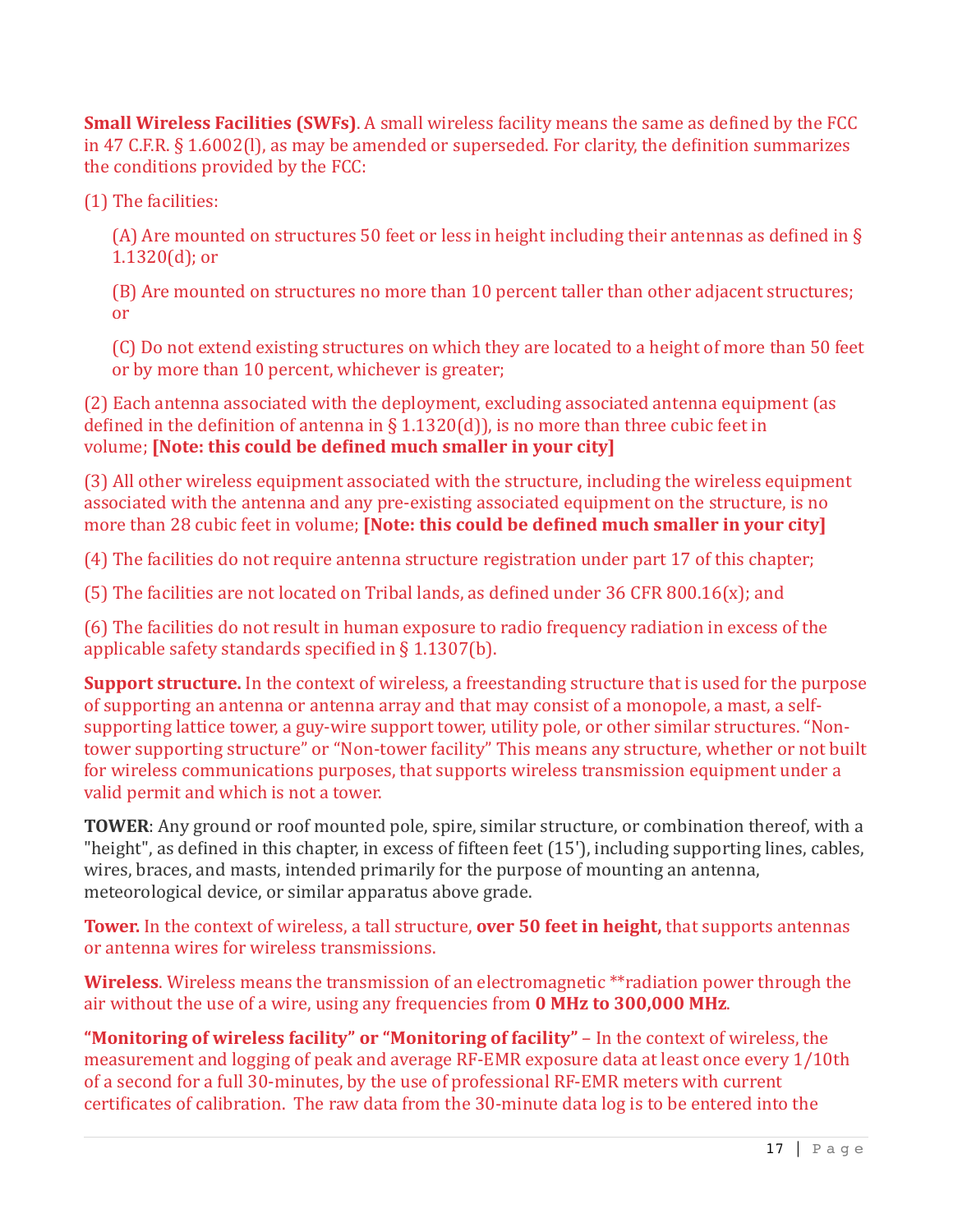public record so any third party can view, analyze and verify the data collected — from which one could calculate the total, cumulative RF-EMR exposures from the site. The data logs would be comprised of RF-EMR exposure values from all individual facilities, towers, antennas, repeaters transmitting to the measurement site. Frequencies metered may range from 300 MHz to 300 GHz, shall include all wireless frequencies emitted or suspected, Wireless, "facility height" or "antenna height" – When referring to a wireless facility or antenna, the distance measured from the finished grade of the parcel to the highest point on the wireless telecommunications facility, including the base pad and any antenna or other structure.

WIRELESS COMMUNICATION FACILITY: Any unstaffed facility that transmits and/or receives signals by electromagnetic or optical means, including, without limitation, antennas, microwave dishes, satellite dishes or similar structures supporting such equipment.

**Wireless Telecommunications Facility (WTF):** Any facility for that is designed and constructed primarily for the purpose of supporting one or more antennas for telephone, radio and similar telecommunication purposes, including for transmitting and/or receiving electromagnetic waves for telecommunications, including, but not limited to, self-supporting lattice towers, guyed towers, or monopole towers. The term includes, cellular telephone towers, repeaters, and alternative tower structures. This term includes equipment, equipment buildings, parking area, other accessory equipment, fiber, the structure and any support thereto. This definition includes all personal wireless facilities, including Macro WTFs, CP-WTFs and DAS systems owned or operated by a wireless provider or carrier and which are part of a commercial wireless system, or are able to be used by the general public,

**Close Proximity Wireless Telecommunications Facility (CP-WTF)** A CP-WTF is a facility that by design is capable of close proximity to the general public, or closer than traditionally allowed in past decades. A CP-WTF includes all antennas or facilities attached to buildings. A CP-WTF includes the definition of a small wireless facility by the FCC as described in 47 C.F.R. Section 1.6002, as may be amended. A CP-WTF includes any Micro Wireless Facility, meaning a wireless telecommunications facility where it is not larger in dimension than 36" in length, 18" in width and  $12$ " in height, does not have an exterior antenna which is longer than  $11\frac{1}{2}$ ", and is installed directly onto existing overhead cables owned by providers.

**MPE.** Maximum permissible exposure to RF-EMR.

**Personal wireless services**. The term means the same as defined in 47 U.S.C. § 332(c) (7) (C) (i), as may be amended. Personal wireless services include commercial mobile services, unlicensed wireless services, and common carrier wireless exchange access services. Unlicensed service is intended to mean use of duly authorized devices which do not require individual licenses, but does not mean the provision of direct-to-home satellite services.

**Radiation.** In the context of wireless, radiation refers to electric and magnetic fields emitted from frequencies ranging from 0 hertz through 300,000 MHz.

**Radio Frequency (RF) Engineer**. An engineer specializing in electric or microwave engineering, especially the study of radio frequencies, who is a professional engineer registered to practice in the state of Idaho.